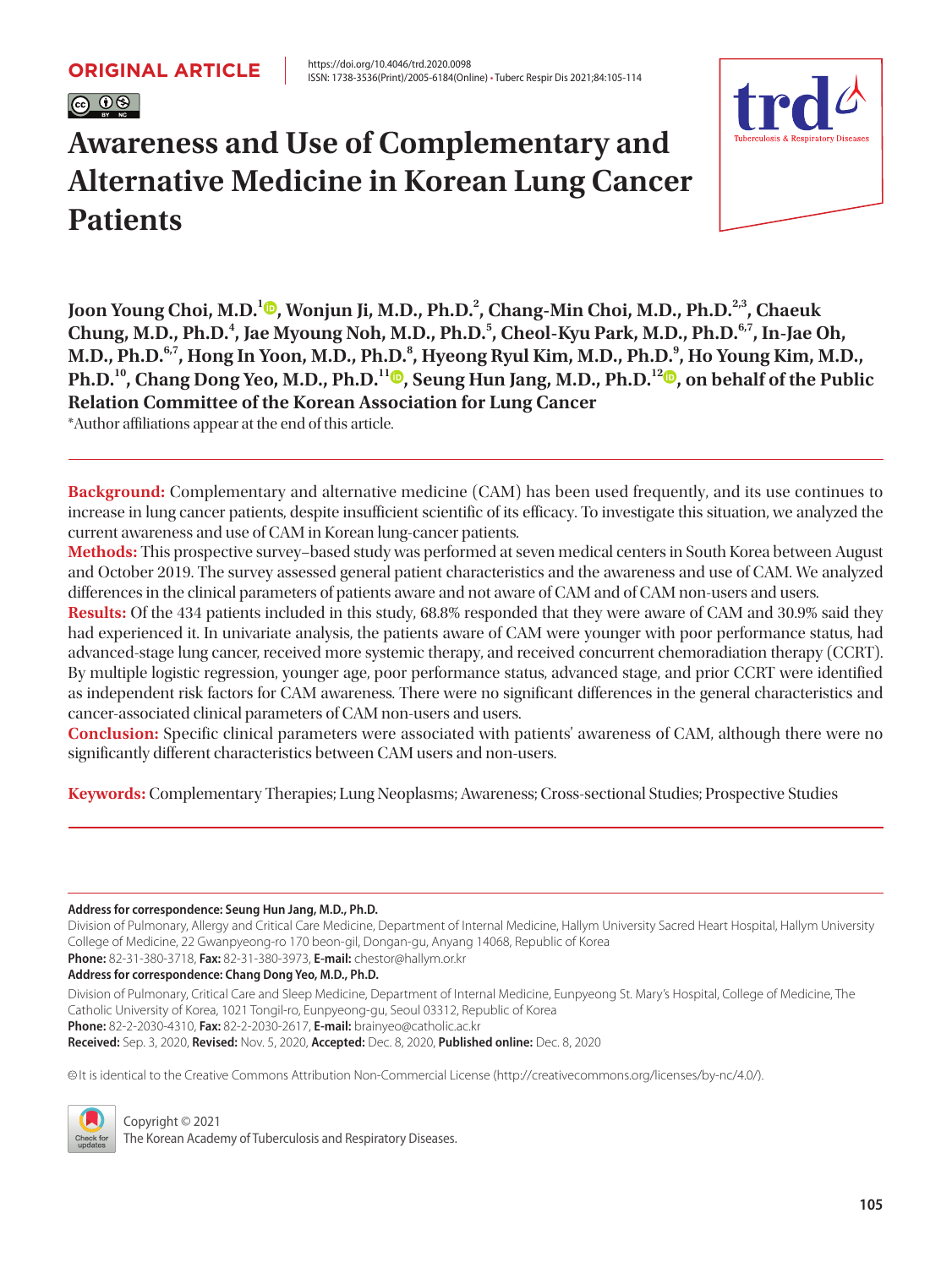# **Introduction**

Lung cancer is the most common cancer and responsible for the highest cancer-related mortality worldwide<sup>1-4</sup>. Although the age-adjusted incidence and cancer-related mortality of lung cancer have decreased in previous decades, the treatment of lung cancer is still a challenging issue that devastates both clinicians and patients<sup>5</sup>. Regarding these circumstances, some patients choose to use therapies that are not scientifically proven or based on insufficient evidence. These therapies are used either as supplementary/additive measures (complementary medicine) or alternative measures (alternative medicine) to conventional cancer treatment. Such therapies are usually referred to as complementary and alternative medicine (CAM)<sup>6,7</sup>.

The motivations for using CAM are diverse. Patients expect to gain a better general condition, improve their immune system, relieve cancer symptoms or treatment side effects, and prolong survival $68$ . However, the results of previous studies on the efficacy and safety of CAM vary from beneficial to harmful<sup>6,7,9-13</sup>. Thus, a thorough understanding of these results by both patients and clinicians is needed before starting treatment with CAM. Nonetheless, previous studies have shown that many patients choose to use CAM regardless of the scientific basis, relying more on media or non-specialists than physicians, which may be biased by secondary gain, personal subjective experience, or unproven information<sup>8</sup>. As CAM is now frequently used worldwide in cancer patients and its use continues to increase, its effects on cancer patients should not be overlooked<sup>14-16</sup>. Therefore, it may be important to analyze the current status of CAM awareness and the use of CAM to guide patients in choosing their treatment.

In this study, we conducted a multicenter survey-based study to investigate the current status of CAM awareness and use in lung cancer patients, and analyzed the factors associated with the awareness and use of CAM. Furthermore, we investigated the adverse events, costs, and perspectives toward CAM in CAM users.

# **Materials and Methods**

## **1.Study design and data collection**

This study was a prospective survey-based study performed in seven medical centers in South Korea. The patients enrolled in this study had pathologically confirmed lung cancer and replied to questionnaires in a survey on CAM use between August 2019 and October 2019 (Supplementary Material). The survey consisted of two sections. The first section was composed of 13 questions on patient demographics and information associated with the patient's disease (i.e., lung cancer staging and treatment), which was attained by the

attending physicians. The second section was composed of 15 questionnaires regarding the awareness and use of CAM, which was self-reported by the patient in the outpatient clinic.

## **2. General characteristics and awareness of CAM use**

The patients enrolled in this study were provided with a paper survey on personal CAM awareness and use. The questionnaires consisted of general characteristics such as age, sex, Eastern Cooperative Oncology Group (ECOG) performance status, smoking history (ever or never smoker), and economic status (low vs. medium vs. high). We also gathered information associated with the patient's disease, including lung cancer staging (TNM staging in non-small cell lung cancer [NSCLC], or limited/extended staging in small cell lung cancer [SCLC]), past treatment history (e.g., surgery, radiation therapy, systemic therapy or concurrent chemoradiation therapy [CCRT]), candidates for targeted therapy (epidermal growth factor receptor [EGFR]/anaplastic lymphoma kinase [ALK] mutation), line of systemic therapy, and treatment durations. We analyzed the differences in these factors in patients aware and not aware of CAM and in CAM users and non-users. The general patient characteristics were also compared with a previous unbiased Korean nationwide study that extracted data from the Korean Association of Lung Cancer Registry (KALC-R) in 2014 to investigate whether the enrolled patients represented the general cancer population of Korea<sup>17</sup>.

## **3. Awareness of CAM**

The survey included questions on CAM awareness. The questionnaires of the awareness of CAM were answered in one of the three: "never heard", "heard only a little" or "known thoroughly". The patients were questioned about their familiarity with procedures or techniques of CAM, such as oncothermia, high-dose vitamin C, mistletoe, selenium, Gerson therapy, bio-photon, thymosin alpha 1, nebulized oriental medicine, acupuncture or moxibustion, oriental medicine, mushrooms, ginseng, or reiki treatments. Furthermore, the questionnaire included questions on the route through which CAM information was obtained, the patient's expectation of efficacy, and whether CAM was based on scientific evidence.

## **4. Current status of CAM use**

In patients who were aware of CAM, they were asked whether they had received any CAM procedure or medicine. The patients who selected 'yes' to that question were asked what specific types of CAM they experienced, when they received CAM (before, during, or after conventional therapy), the duration of CAM use, and their economic status. Also, the questionnaires asked about adverse events and the cost of using CAM.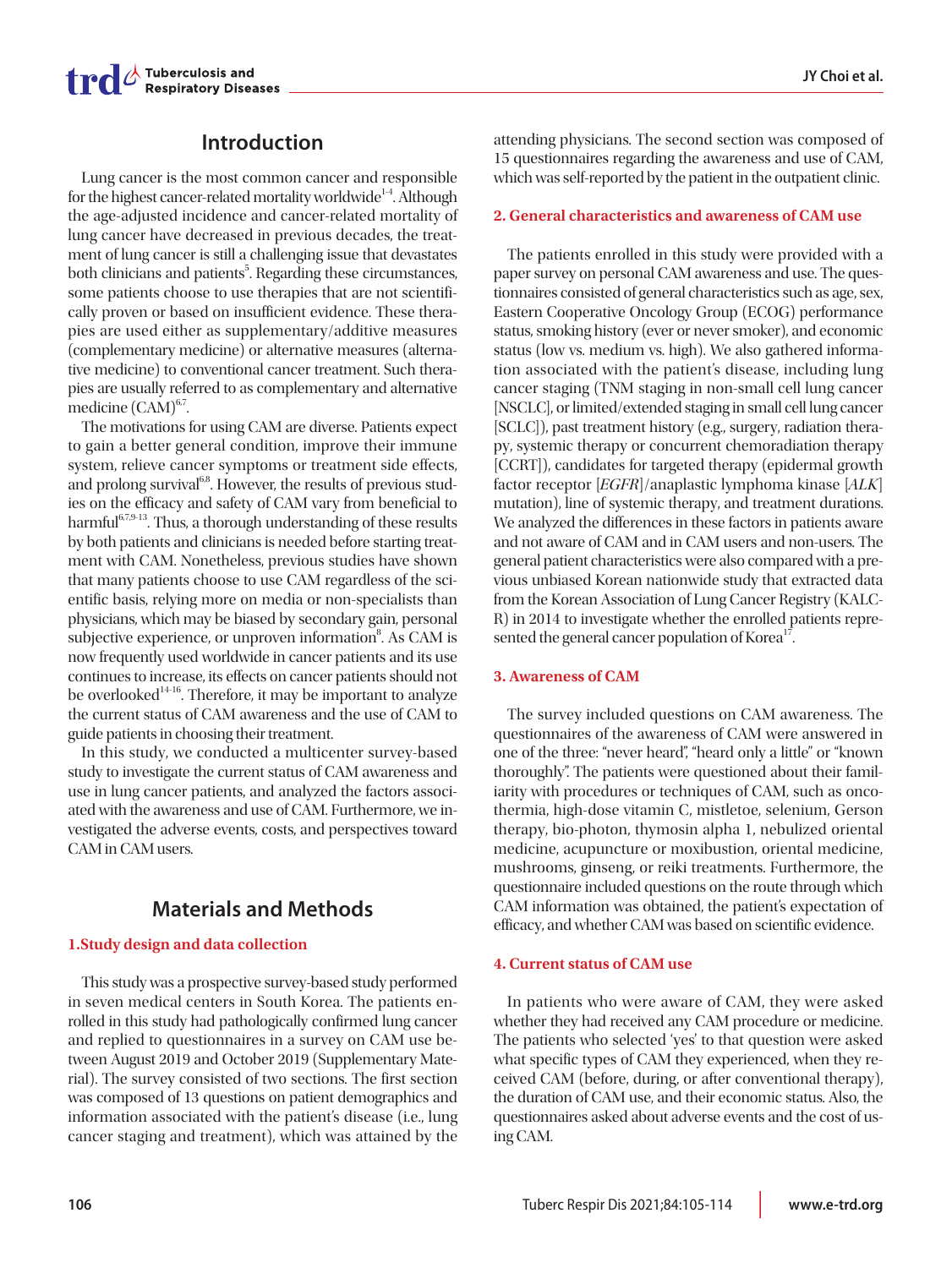## **5. Statistical analysis**

All statistical analyses were performed with R software (version 3.5.2, R Development Core Team, Vienna, Austria). The quantitative variables are presented as mean±standard deviations, and the categorical variables are shown as numbers and percentages. The quantitative variables were assessed between the two groups with a student's t test and the categorical variables were compared with the chi-square test or Fisher exact test. A p-value of less than 0.05 was considered statistically significant.

We performed multiple logistic regression to reveal the relationship between CAM awareness and potential associated factors. First, we performed univariate logistic regression

## **Table 1. Patient characteristics and comparison with Korean nationwide lung-cancer-registry study (KALC-R)**

| <b>Clinical parameter</b> | This study<br>$(n=434)$ | <b>KALC-R study</b><br>$(n=2,621)$ |
|---------------------------|-------------------------|------------------------------------|
| Male sex                  | 308 (71.0)              | 1,876(71.6)                        |
| Age, yr                   | $66(60-74)$             | $70(61-76)$                        |
| Performance status (ECOG) |                         |                                    |
| $0 - 1$                   | 382 (91.4)              | 1,756(93.8)                        |
| $2 - 4$                   | 36(8.6)                 | 117(6.2)                           |
| Smoking history           |                         |                                    |
| Ever smoker               | 288 (66.4)              | 1,641(63.6)                        |
| Never smoker              | 146(33.6)               | 980 (36.4)                         |
| Stage                     |                         |                                    |
| <b>NSCLC</b>              | 384 (88.5)              | 2,265(86.4)                        |
| $I-II$                    | 127(33.0)               | 824 (36.9)                         |
| $III$ -IV                 | 257(66.9)               | 1,410(63.1)                        |
| <b>SCLC</b>               | 50(11.5)                | 356 (13.6)                         |
| Limited                   | 27(52.9)                | 128(36.6)                          |
| Extended                  | 24 (47.1)               | 222 (63.4)                         |
| Treatments*               |                         |                                    |
| Surgery                   | 167(40.8)               | 861 (33.0)                         |
| Systemic therapy          | 225(54.9)               | 870 (33.3)                         |
| Cytotoxic                 | 157 (38.4)              |                                    |
| Immunotherapy             | 59 (14.4)               |                                    |
| Targeted therapy          | 71 (17.3)               |                                    |
| Chemoradiation            | 117(28.5)               | 151(5.8)                           |
| Radiation therapy         | 79 (19.3)               | 205(7.8)                           |

Values are presented as number (%), mean±SD, or median (IQR). \*Patients may have received more than two treatment modalities. KALC-R: Korean Association of Lung Cancer Registry; ECOG: Eastern Cooperative Oncology Group; NSCLC: non-small cell lung cancer; SCLC: small-cell lung cancer; SD: standard deviation; IQR: interquartile range.



#### **Table 2. Factors affecting CAM awareness of lung-cancer patients**

| <b>Clinical parameter</b> | Aware $(-)$<br>$(n=135,$<br>31.2%) | Aware $(+)$<br>(n=298,<br>$68.8\%)$ | p-value |
|---------------------------|------------------------------------|-------------------------------------|---------|
| Sex                       |                                    |                                     | 0.41    |
| Male                      | 97(71.9)                           | 210(70.5)                           |         |
| Female                    | 38 (28.1)                          | 88 (29.5)                           |         |
| Age, yr                   |                                    |                                     |         |
| $\geq 65$                 | 86 (63.7)                          | 155(52.0)                           | 0.03    |
| <65                       | 49 (36.3)                          | 143 (48.0)                          |         |
| Performance status        |                                    |                                     | < 0.01  |
| ECOG <sub>0</sub>         | 68 (53.5)                          | 111 (38.3)                          |         |
| ECOG 1-4                  | 59 (46.5)                          | 179 (61.7)                          |         |
| Pathology                 |                                    |                                     | 0.98    |
| NSCLC                     | 120 (88.9)                         | 263 (88.3)                          |         |
| <b>SCLC</b>               | 15(11.1)                           | 35(11.7)                            |         |
| Stage                     |                                    |                                     |         |
| <b>NSCLCI</b>             | 44 (36.7)                          | 41(15.6)                            | < 0.01  |
| NSCLC II–IV               | 76 (63.3)                          | 222 (84.4)                          |         |
| <b>SCLC</b> limited       | 7(46.7)                            | 20(55.6)                            | 0.79    |
| <b>SCLC</b> extended      | 8(53.3)                            | 16 (44.4)                           |         |
| Treatments*               |                                    |                                     |         |
| Surgery                   | 58 (46.0)                          | 108 (38.3)                          | 0.17    |
| Systemic therapy          | 59 (46.8)                          | 165(58.3)                           | 0.04    |
| Chemoradiation            | 20(15.9)                           | 97(34.3)                            | < 0.01  |
| Radiation therapy         | 18 (14.3)                          | 60(21.3)                            | 0.13    |
| $EGFR/ALK (+)$            | 34 (27.4)                          | 75(26.0)                            | 0.87    |
| Line of systemic therapy  |                                    |                                     | 0.46    |
| 1                         | 37(44.0)                           | 73 (38.4)                           |         |
| $\geq$ 2                  | 47(56.0)                           | 117(61.6)                           |         |
| Treatment duration, yr    |                                    |                                     | 0.72    |
| $\geq$ 1                  | 69 (51.9)                          | 159(54.3)                           |         |
| $\leq$                    | 64(48.1)                           | 134 (45.7)                          |         |
| Economic status           |                                    |                                     | >0.99   |
| Low                       | 2(28.6)                            | 26(26.3)                            |         |
| Medium-to-high            | 5(71.4)                            | 73 (73.7)                           |         |

Values are presented as number (%).

\*Patients may have received more than two treatment modalities. CAM: Complementary and alternative medicine; ECOG: Eastern Cooperative Oncology Group; NSCLC: non-small cell lung cancer; SCLC: small cell lung cancer; EGFR: epidermal-growth-factor receptor; ALK: anaplastic lymphoma kinase.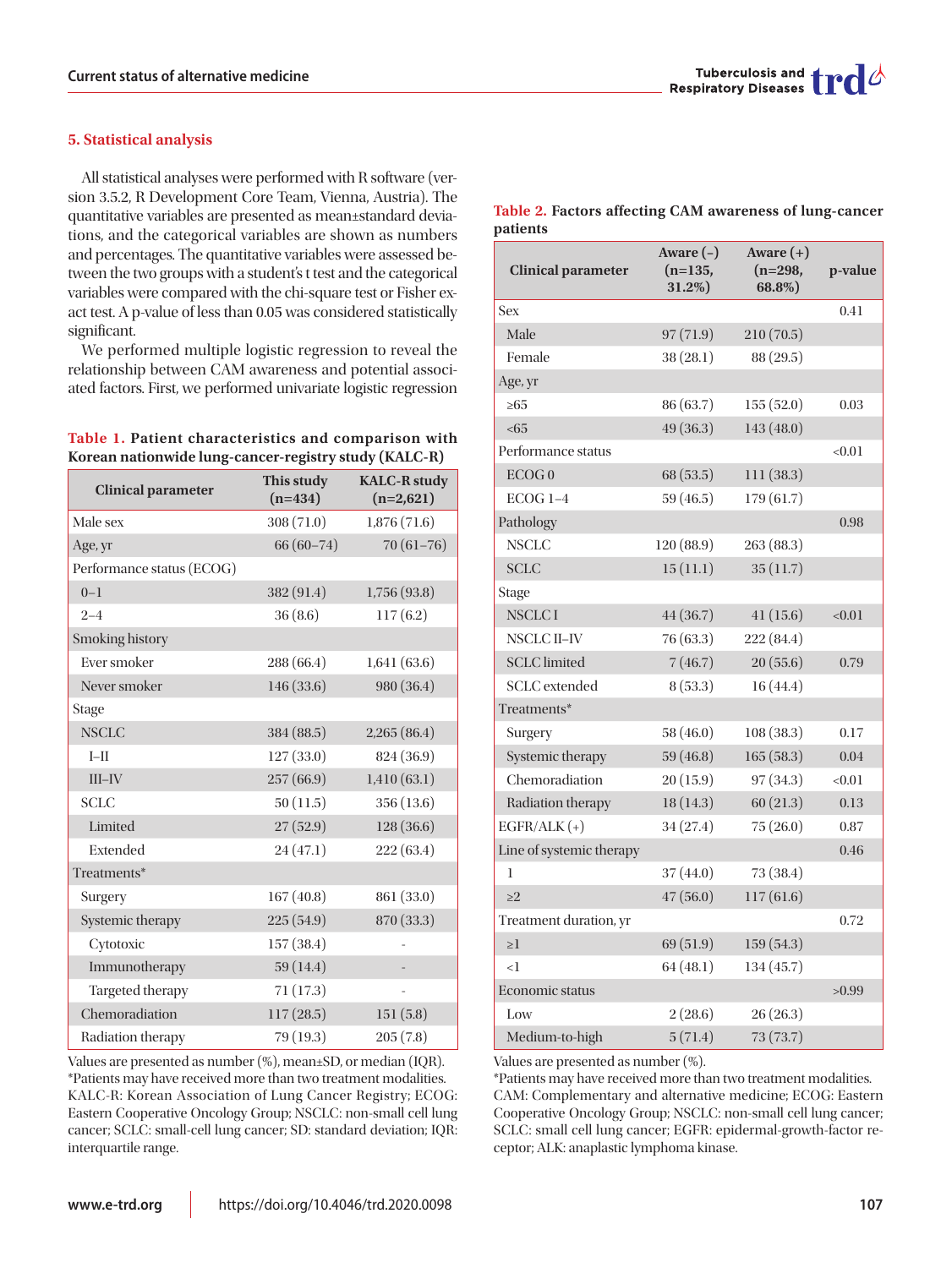

Figure 1. Patient awareness of complementary and alternative medicine (CAM): (A) proportion of patients aware of CAM, (B) route of acquisition of information on CAM, (C) patient awareness that CAM is effective, and (D) patient awareness of CAM as scientifically proven.

| <b>Variable</b>    | Univariate analysis |         | <b>Multivariate analysis</b> |         |  |
|--------------------|---------------------|---------|------------------------------|---------|--|
|                    | OR (95% CI)         | p-value | OR (95% CI)                  | p-value |  |
| Age, yr            |                     |         |                              |         |  |
| <65                | $1.62(1.07-2.46)$   | 0.02    | $2.09(1.24 - 3.53)$          | < 0.01  |  |
| $\geq 65$          | Reference           |         | Reference                    |         |  |
| Performance status |                     |         |                              |         |  |
| $ECOG$ 1-4         | $1.86(1.22 - 2.83)$ | < 0.01  | $2.03(1.20-3.44)$            | < 0.01  |  |
| ECOGO              | Reference           |         | Reference                    |         |  |

#### **Table 3. Multiple logistic regression of factors associated with CAM awareness**

| 180, y1            |                     |        |                     |        |
|--------------------|---------------------|--------|---------------------|--------|
| <65                | $1.62(1.07-2.46)$   | 0.02   | $2.09(1.24 - 3.53)$ | < 0.01 |
| $\geq 65$          | Reference           |        | Reference           |        |
| Performance status |                     |        |                     |        |
| $ECOG1-4$          | $1.86(1.22 - 2.83)$ | < 0.01 | $2.03(1.20-3.44)$   | < 0.01 |
| ECOG0              | Reference           |        | Reference           |        |
| <b>NSCLC</b>       |                     |        |                     |        |
| Stage II-IV        | $3.13(1.90 - 5.16)$ | < 0.01 | $1.96(1.01-3.79)$   | 0.046  |
| Stage I            | Reference           |        | Reference           |        |
| Systemic therapy   |                     |        |                     |        |
| $^{(+)}$           | $1.59(1.04 - 2.42)$ | 0.03   | $1.22(0.69 - 2.17)$ | 0.49   |
| $(-)$              | Reference           |        | Reference           |        |
| Chemoradiation     |                     |        |                     |        |
| $(+)$              | $2.76(1.62 - 4.73)$ | < 0.01 | $2.07(1.05-4.06)$   | 0.04   |
| $(-)$              | Reference           |        | Reference           |        |

Hosmer Lemeshow goodness of fit, p=0.61.

CAM: complementary and alternative medicine; OR: odds ratio; CI: confidence interval; ECOG: Eastern Cooperative Oncology Group; NSCLC: non-small cell lung cancer.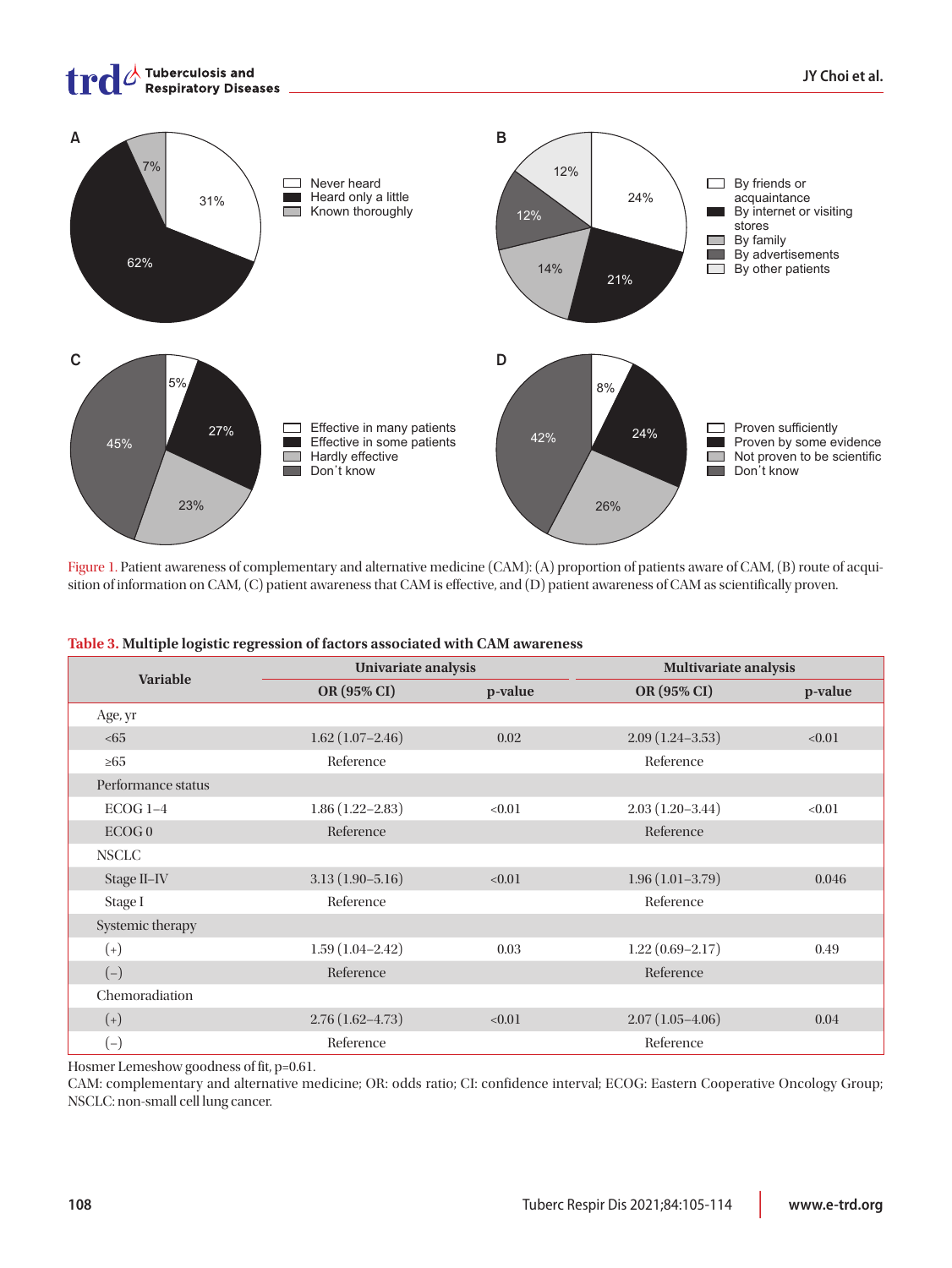to select the candidate risk factors for CAM awareness. The variables included age (≥65 years vs. <65 years), sex, ECOG performance status (0 vs. 1–4), NSCLC staging (I vs. II–IV), and past treatment history (surgery, CCRT, systemic therapy, radiation therapy). Variables with a p-value of less than 0.05 in univariate analysis were selected for multiple logistic regression analysis. The adjusted odds ratio (OR) of each variable for CAM awareness was calculated.

## **6. Ethics approval and consent to participate**

Ethical approval was obtained from the Ethics Committee of Hallym University Sacred Hospital, and the IRB number was HALLYM201909001001-HE001. The requirement for informed consent was waived by the Ethics Committee of Hallym University Sacred Hospital.

## **Results**

## **1. General characteristics**

A total of 434 patients were enrolled in this study. The flow chart of patients' enrollment is shown at Supplementary Figure S1. The general characteristics and comparison to the characteristics of a cancer population in a previous study (KALC-R) are shown in Table  $1^{17}$ . In this study, 71.0% of the patients were male and 91.4% of the patients had an ECOG scale score of 0 to 1, which was similar to the KALC-R study. The mean patient age in this study was 65.8±9.9 years, which was slightly younger than the patients in the KALC-R study. The proportion of ever smokers was similar between the two studies (66.4% in the current study vs. 63.6% in the KALC-R study). In the analysis of cancer stages, the proportion of NSCLC patients was similar between the two studies. However, our study showed more limited-stage SCLC patients than the KALC-R study (52.9% vs. 36.6%, respectively). Our study population received more treatment by all modalities compared with the KALC-R study (surgery, 40.8% vs. 33.0%; systemic therapy, 54.9% vs 33.3%; CCRT, 28.5% vs. 5.8%; radiotherapy, 19.3% vs. 7.8%, respectively).

#### **2. Awareness of CAM**

We analyzed the differences in the characteristics and clinical parameters between patients aware of CAM and those not aware of CAM (Table 2). A total of 68.8% of patients were aware of CAM. Those aware of CAM were younger patients with poorer performance status. Among the NSCLC patients, patients aware of CAM had less stage I disease (15.6% vs. 36.7%, respectively, p<0.01), but there was no significant difference in the cancer stage of the SCLC patients. Patients aware of CAM received more systemic therapy (58.3% vs. 46.8%,

|          |  |  |  | Table 4. Factors that affected CAM use by lung-cancer |
|----------|--|--|--|-------------------------------------------------------|
| patients |  |  |  |                                                       |

| <b>Clinical parameter</b> | Use $(-)$<br>$(n=201,$<br>69.1%) | Use $(+)$<br>$(n=90,$<br>30.9%) | p-value |
|---------------------------|----------------------------------|---------------------------------|---------|
| <b>Sex</b>                |                                  |                                 | 0.47    |
| Male                      | 144 (71.6)                       | 60(66.7)                        |         |
| Female                    | 57(28.4)                         | 30(33.3)                        |         |
| Age, yr                   |                                  |                                 | 0.16    |
| $\geq 65$                 | 111 (55.2)                       | 41(45.6)                        |         |
| <65                       | 90(44.8)                         | 49 (54.4)                       |         |
| Performance status        |                                  |                                 | 0.47    |
| ECOG0                     | 79 (40.1)                        | 31 (34.8)                       |         |
| ECOG <sub>1-4</sub>       | 118(59.9)                        | 58 (65.2)                       |         |
| Pathology                 |                                  |                                 | 0.90    |
| <b>NSCLC</b>              | 176 (87.6)                       | 80 (88.9)                       |         |
| <b>SCLC</b>               | 25(12.4)                         | 10(11.1)                        |         |
| Stage                     |                                  |                                 |         |
| <b>NSCLCI</b>             | 28(15.9)                         | 11(13.8)                        | 0.80    |
| <b>NSCLC II-IV</b>        | 148 (84.1)                       | 69 (86.2)                       |         |
| <b>SCLC</b> limited       | 16 (64.0)                        | 4(36.4)                         | 0.24    |
| <b>SCLC</b> extended      | 9(36.0)                          | 7(63.6)                         |         |
| Treatments*               |                                  |                                 |         |
| Surgery                   | 70 (37.4)                        | 36 (40.9)                       | 0.68    |
| Systemic therapy          | 113(60.1)                        | 48 (54.5)                       | 0.46    |
| Chemoradiation            | 64 (34.0)                        | 32(36.4)                        | 0.81    |
| Radiation therapy         | 39 (20.7)                        | 18(20.7)                        | >0.99   |
| $EGFR/ALK (+)$            | 51(26.2)                         | 22(25.6)                        | >0.99   |
| Line of systemic therapy  |                                  |                                 | 0.15    |
| 1                         | 57(42.2)                         | 15(29.4)                        |         |
| >2                        | 78 (57.8)                        | 36 (70.6)                       |         |
| Treatment duration, yr    |                                  |                                 | 0.04    |
| $\geq$ 1                  | 97(49.2)                         | 56 (62.9)                       |         |
| $\leq$ 1                  | 100(50.8)                        | 33 (37.1)                       |         |
| Economic status           |                                  |                                 | 0.12    |
| Low                       | 6(50.0)                          | 20(23.8)                        |         |
| Medium-to-high            | 6(50.0)                          | 64 (76.2)                       |         |

Values are presented as number (%).

\*Patients may have received more than two treatment modalities. CAM: complementary and alternative medicine; ECOG: Eastern Cooperative Oncology Group; NSCLC: non-small cell lung cancer; SCLC: small cell lung cancer; EGFR: epidermal-growth-factor receptor; ALK: anaplastic lymphoma kinase.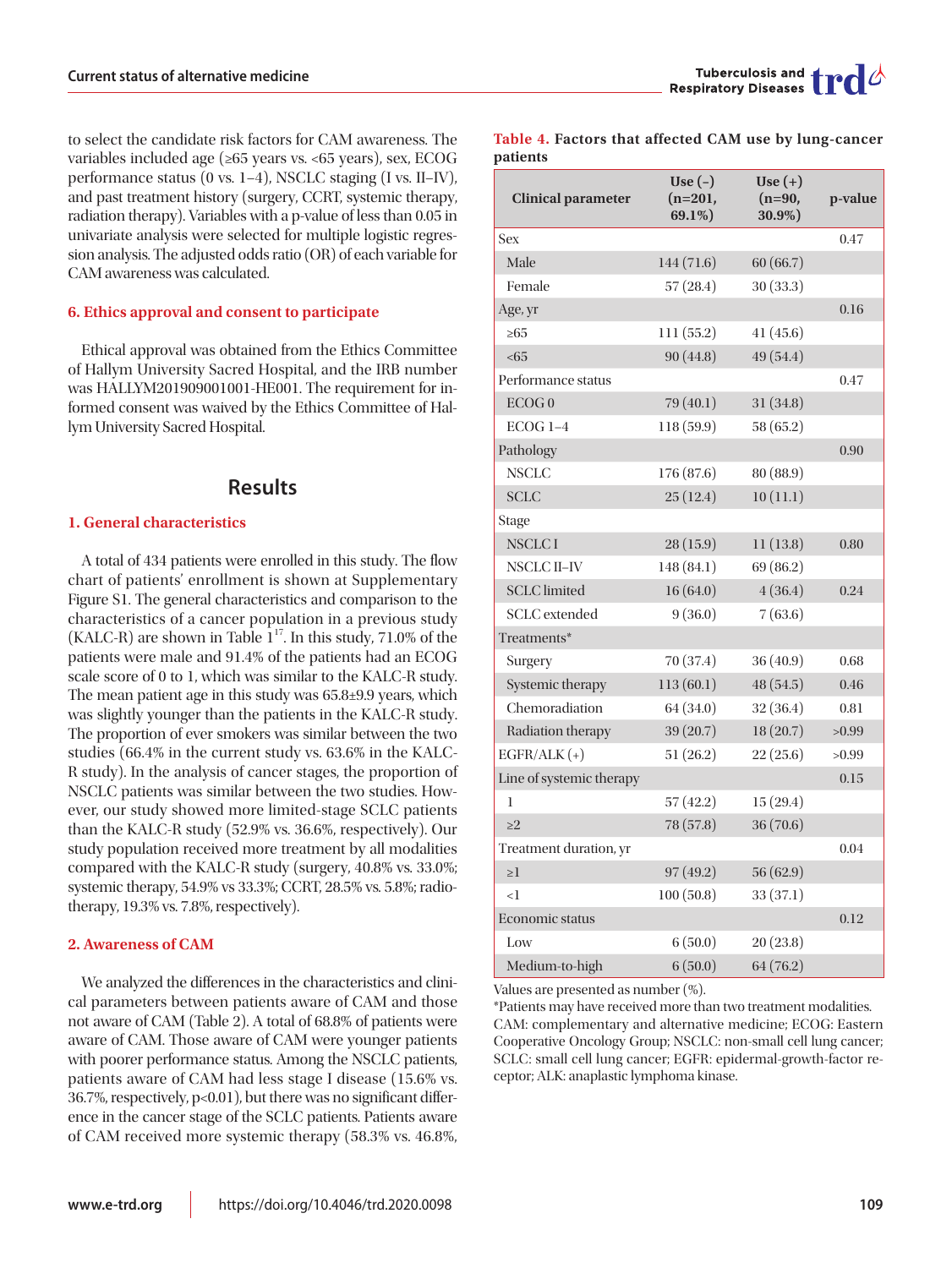respectively, p=0.04) and CCRT (34.3% vs. 15.9%, respectively, p<0.01). However, there was no statistical difference in previous surgery or radiotherapy between the two groups. Furthermore, there was no statistical difference in sex, pathology type (NSCLC/SCLC), EGFR positivity or ALK mutations, the line of systemic therapy (1 vs.  $\geq$ 2), treatment duration ( $\geq$ 1 year vs. <1 year), or economic status of the patients (low vs. medium-tohigh).

In this study, 6.9% of the patients responded that they were thoroughly aware of CAM and 31.1% of the patients answered that they never heard of it (Figure 1A). The most commonly known CAM treatments were mushrooms, oncothermia, high-dose vitamin C, and ginseng (Supplementary Figure S2). The most common route for obtaining information on CAM was through friends or acquaintances and by the internet or visiting stores (Figure 1B). Around one-third of the patients replied that CAM may be effective or was proven by scientific evidence, and the remainder regarded CAM as not effective, not proven scientifically, or did not know (Figure 1C, D).

Univariate analysis of CAM awareness with potential associated factors showed statistical significance with age (p=0.02), performance status  $(p<0.01)$ , cancer staging in NSCLC  $(p<0.01)$ , previous systemic therapy  $(p=0.03)$ , and previous CCRT (p<0.01). Multiple logistic regression was performed with variables that showed significance in univariate analysis (Table 3). In this regression model, younger patients (OR, 2.09; p<0.01), poorer performance status (OR, 2.03; p<0.01), advanced stage in NSCLC (OR, 1.96; p=0.046), and previous CCRT (OR, 2.07; p=0.04) were associated with CAM awareness. The Hosmer Lemeshow goodness of fit had a calculated p-value of 0.61.

clinical parameters between CAM users and non-users (Table 4). CAM users comprised 30.9% of our study population. CAM users had a tendency to be younger (54.4% vs. 44.8%, respectively, p=0.16), more likely to be female (33.3% vs. 28.4%, respectively, p=0.47), and in advanced stages in the NSCLC patients (86.2% vs. 84.1%, respectively, p=0.80), but the findings did not meet statistical significance. Also, there were no statistical differences in performance status, pathology, treatments, or economic status between the two groups. The only statistically significant factor was treatment duration of more than 1 year, which was more common in the CAM user group compared to the non-user group (62.9% vs. 49.2%, respectively, p=0.04). However, no significantly different factors between the CAM users and non-users were found in multivariate analysis. The most frequently used CAM was mushrooms, oncothermia, ginseng, and high-dose vitamin C (Supplementary Figure S3) and most of the CAM users received CAM during conventional treatment (Figure 2A). The duration of CAM treatment was not significantly different (Figure 2B), and 74.0% of the patients were in the medium-to-high economic group (Figure 2C). A total of 24.2% of the patients experienced adverse events from CAM, mostly pruritus or rash, fatigue, and insomnia (Supplementary Figure S4). Almost half of the patients paid less than 1,000 USD and 21.1% of the patients paid over 5,000 USD for CAM (Supplementary Figure S5). Finally, only 18.9% of the CAM users were willing to recommend CAM to other patients and 45.3% of the patients were against recommending it (Supplementary Figure S6).

## **Discussion**

## **3. Usage of CAM**

We investigated the differences in the characteristics and

In this study, we analyzed the awareness and usage of CAM in a multicenter survey-based lung cancer population. In the analysis of CAM awareness, 68.8% of the patients were



Figure 2. Timing (A) and duration (B) of complementary and alternative medicine (CAM) use, and economic status (C) of the CAM users.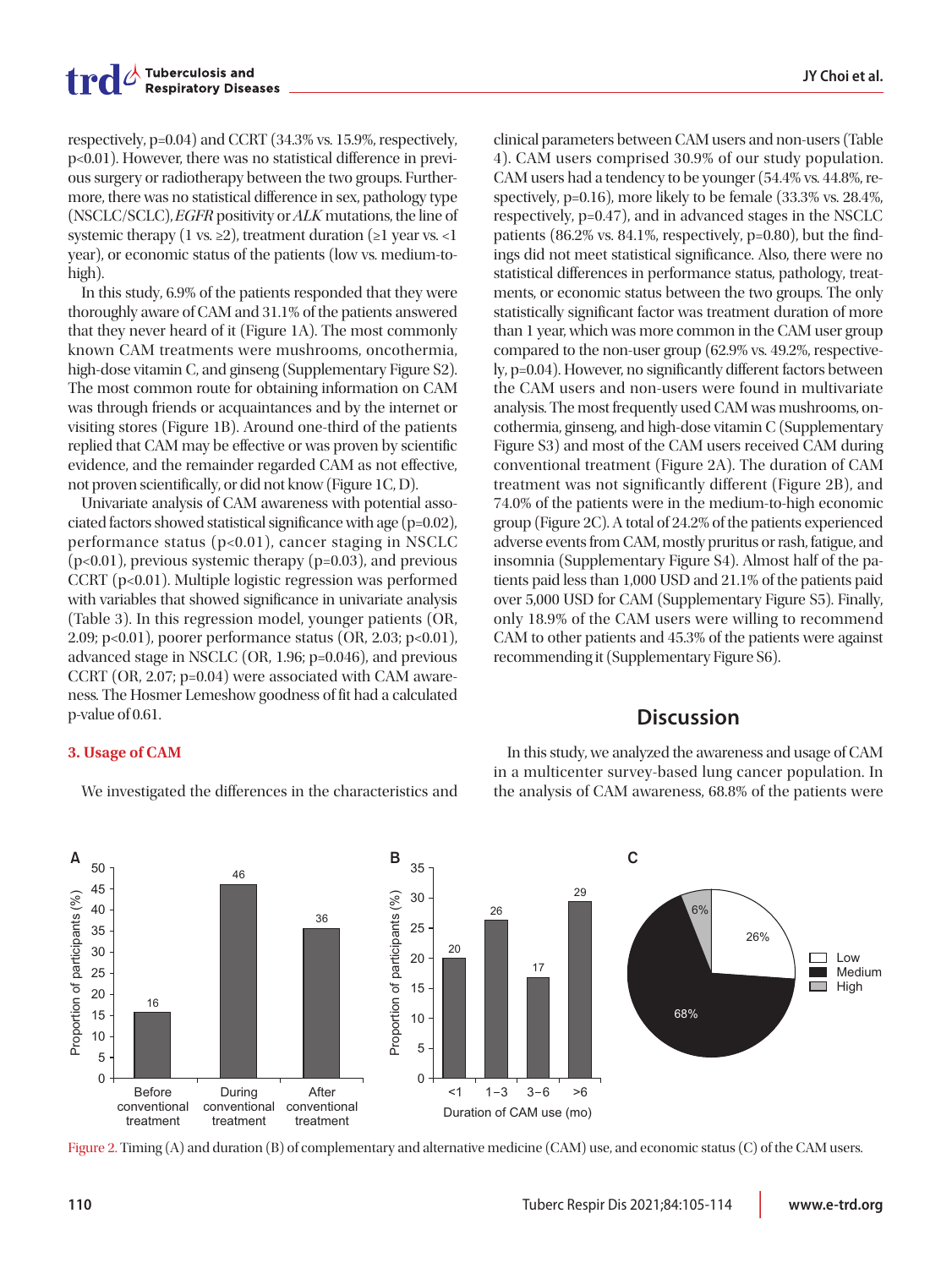aware of CAM and more CAM users were younger patients with poor performance status, advanced stage in NSCLC patients, and those who received systemic therapy or CCRT. In multivariate analysis, young age, poor performance status, advanced stage in NSCLC patients, and previous CCRT were independent factors associated with CAM awareness. In contrast, there were no statistically significant variables that differed between the CAM users and non-users.

The proportion of cancer patients who experienced CAM was shown to be 30.9% in our study, and was reported to vary between 11% and 90% in previous studies<sup>18-20</sup>. Previous studies showed some distinct characteristics of CAM users compared to non-users. CAM users were usually younger; consisted of more female, educated, and white-collar patients; lived in highly urban areas; had advanced-stage cancer; were less physically active, and received psychological support<sup>8,14,21,22</sup>. Also, those who were interested in CAM or used CAM previously chose to use CAM more frequently<sup>8</sup>. Correspondingly, our study found that the CAM users were younger, more likely to be female, and at an advanced stage, but these findings did not reach statistical significance.

To our knowledge, no previous studies analyzed the factors associated with CAM awareness. However, it may be postulated that patients aware of CAM and CAM users share similar characteristics. Our study showed that patients aware of CAM were more likely to be younger, have poor performance status, and advanced stage in NSCLC patients, which corresponded to the characteristics of CAM users reported in the previous study mentioned above. Also, between treatment modalities, only CCRT was an independent risk factor for CAM awareness. Patients with unresectable stable III NSCLC or limited SCLC disease receiving CCRT may have higher potential for cure but higher treatment-associated toxicity than more advanced patients receiving palliative chemotherapy, which may result in a higher awareness of CAM<sup>23</sup>.

The World Health Organization (WHO) defined CAM as "a broad set of healthcare practices that are not part of that country's own tradition or conventional medicine and are not fully integrated into the dominant healthcare system<sup>24</sup>." Also, the organization mentioned that it might be used alternatively with traditional medicine. This definition implies that these interventions are not fully proven to be effective or safe, nor are they based on scientific evidence. Some experimental, retrospective studies or small prospective studies have shown the potential efficacy or safety of CAM, such as oncothermia<sup>25,26</sup>, high-dose vitamin  $C^{25,27}$ , mistletoe<sup>11,28,29</sup>, thymosin alpha  $1^{30,31}$ , or oriental medicine $1^{10,12,32\cdot34}$ . However, some studies have shown the harmful effects of CAM, such as treatment delay, treatment refusal, and increased mortality<sup>7,13,35</sup>. At the crossroads of choice, clinicians and patients should fully understand not only the potentially favorable outcomes but also the devastating consequences of CAM. However, our data and previous studies showed that the source of information about

CAM was mainly friends and the media<sup>8,14</sup>. These previous studies also reported the lack of doctors' roles in providing information about CAM. This situation may misguide patients to have meaningless hope, spend money recklessly, and, most seriously, refuse conventional treatment.

Most of the studies reported that the patients were usually satisfied<sup>36,37</sup> with little or transient side effects<sup>14,38</sup>. However, our study showed that only 18.9% of the CAM users were satisfied and 24.2% experienced side effects from CAM. Considering the heterogeneity of each CAM intervention, satisfaction, and side effects should be analyzed by the type of CAM administered $15$ .

There were some limitations to this study. First, this study was a cross-sectional study based on a survey. As a result, this study design may include some bias, such as recall bias or selection bias. Second, as this study population was mainly enrolled in a secondary or tertiary hospital, it may not represent patients who were receiving conservative or palliative treatment in primary clinic or CAM clinics. Third, as described in Table 1, our patients consisted of more of limited-stage SCLC and were treated with all types of modalities compared to the previous population-based study<sup>17</sup>. We contend that the expanded concept of lung cancer screening may have resulted in increased numbers of lung cancer patients detected at earlier stages or with treatable disease<sup>39</sup>. Also, drastic improvements in treatments such as immunotherapy in the last decade may have increased the number of patients indicated for treatment<sup>40</sup>. Furthermore, as our survey was performed in outpatient clinics of secondary or tertiary hospitals, the patients enrolled in our study may have been more frequently followed-up and adhered to treatment.

Despite these limitations, there were some strengths to our study. First, to our knowledge, this was the first study to analyze factors associated with the awareness of CAM. We performed multivariate analysis to reveal the independent risk factors for patients aware of CAM. Also, we compared the variables that potentially differed between CAM users and non-users. Although there were no differences between the two groups, this was the first study that compared not only general characteristics such as age, sex, and economic status, but also the detailed variables associated with diagnosis and treatment, including pathology type, cancer staging, treatment modalities, EGFR/ALK mutation, and the line of systemic therapy. These factors were correspondingly analyzed between patients aware and not aware of CAM, which were not evaluated in previous studies.

In conclusion, we analyzed the differences in characteristics between patients aware of CAM and those not aware. By multivariate analysis, we concluded that patients with younger age, poor performance status, advanced stage, and those who received prior CCRT were more aware of CAM. They obtained information on CAM mostly from friends and acquaintances, and one-third of the patients responded that they believed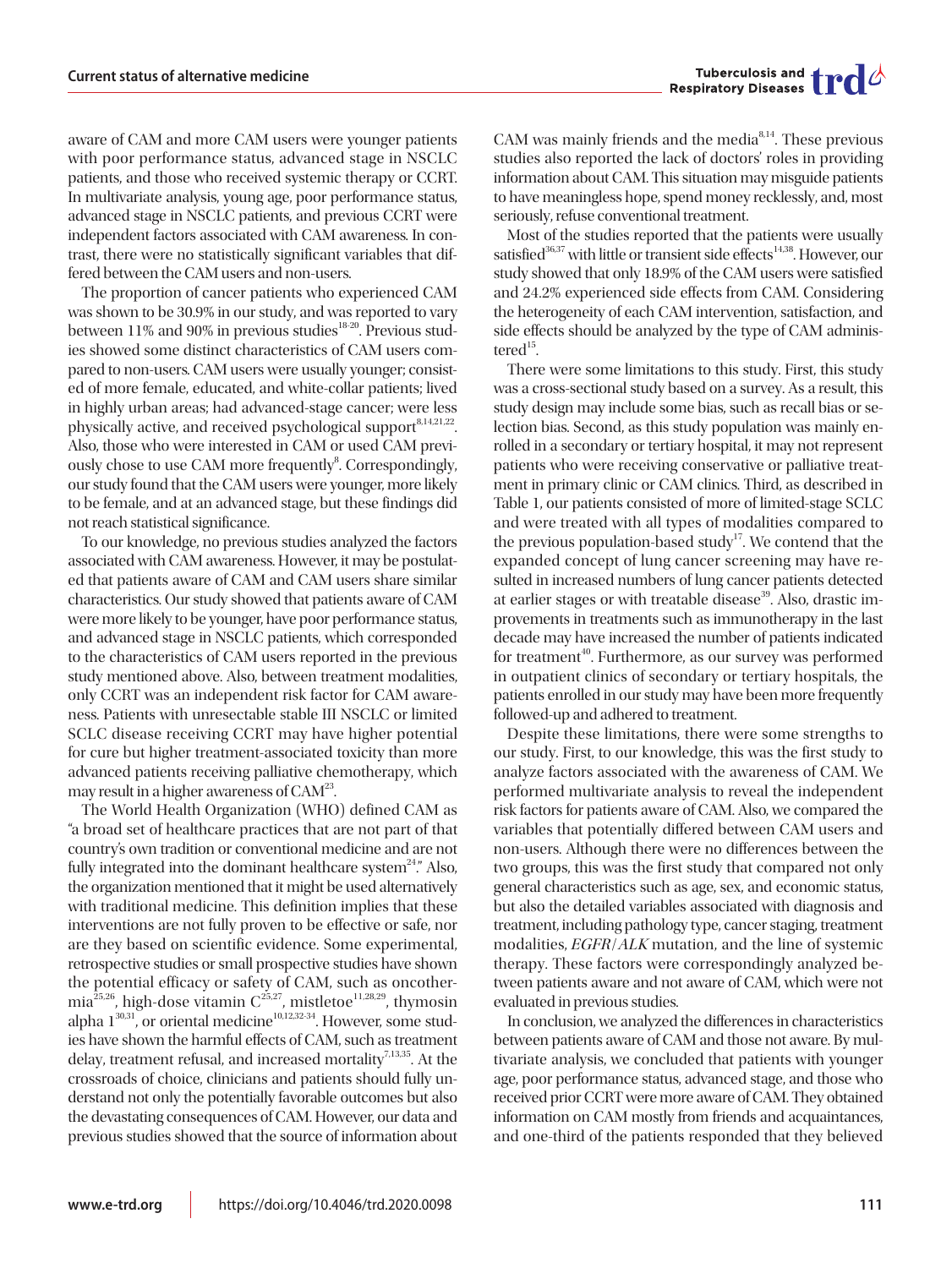CAM was effective or scientifically proven. There were no significantly different characteristics between CAM users and non-users.

## **\*Author Affiliations**

1 Division of Pulmonary and Critical Care Medicine, Department of Internal Medicine, Incheon St. Mary's Hospital, College of Medicine, The Catholic University of Korea, Seoul, Departments of <sup>2</sup>Pulmonology and Critical Care Medicine and <sup>3</sup>Oncology, Asan Medical Center, University of Ulsan College of Medicine, Seoul, <sup>4</sup>Division of Pulmonology, Department of Internal Medicine, Chungnam National University, Daejeon, <sup>5</sup>Department of Radiation Oncology, Samsung Medical Center, Sungkyunkwan University School of Medicine, Seoul, <sup>6</sup>Lung and Esophageal Cancer Clinic, Chonnam National University Hwasun Hospital, Hwasun, <sup>7</sup>Department of Internal Medicine, Chonnam National University Medical School, Gwangju, <sup>8</sup>Department of Radiation Oncology, Yonsei Cancer Center, Yonsei University College of Medicine, Seoul, 9 Department of Thoracic and Cardiovascular Surgery, Asan Medical Center, University of Ulsan College of Medicine, Seoul, <sup>10</sup>Division of Hematology-Oncology, Department of Internal Medicine, Hallym University Sacred Heart Hospital, Hallym University College of Medicine, Anyang, <sup>11</sup>Division of Pulmonary, Critical Care and Sleep Medicine, Department of Internal Medicine, Eunpyeong St. Mary's Hospital, College of Medicine, The Catholic University of Korea, Seoul, <sup>12</sup>Division of Pulmonary, Allergy and Critical Care Medicine, Department of Internal Medicine, Hallym University Sacred Heart Hospital, Hallym University College of Medicine, Anyang, Republic of Korea

# **Authors' Contributions**

Conceptualization: Jang SH, Yeo CD. Methodology: Jang SH, Yeo CD, Choi CM, Chung C. Formal analysis: Choi JY, Yeo CD, Ji W. Data curation: Ji W, Choi CM, Chung C, Noh JM, Park CK, Oh IJ, Yoon HI, Kim HR, Kim HY, Yeo CD, Jang SH. Investigation: Ji W, Choi CM, Chung C, Noh JM, Park CK, Oh IJ, Yoon HI, Kim HR, Kim HY, Yeo CD, Jang SH. Writing - original draft preparation: Choi JY. Writing - review and editing: Choi JY, Jang SH, Yeo CD. Approval of final manuscript: all authors.

# **Conflicts of Interest**

No potential conflict of interest relevant to this article was reported.

# **Funding**

No funding to declare.

# **Supplementary Material**

Supplementary material can be found in the journal homepage (http://www.e-trd.org).

Supplementary Figure S1. Flowchart of patents' enrollment. Supplementary Figure S2. Patient awareness of specific complementary and alternative medicine.

Supplementary Figure S3. Patients' use of specific complementary and alternative medicine.

Supplementary Figure S4. Adverse events form complementary and alternative medicine: (A) yes/no and (B) type of adverse event.

Supplementary Figure S5. Cost of complementary and alternative medicine use.

Supplementary Figure S6. Willingness to recommend complementary and alternative medicine to other patients.

## **References**

- 1. World Health Organization. WHO fact sheets [Internet]. Geneva: World Health Organization; 2018 [cited 2020 Apr 23]. Available from: [https://www.who.int/news-room/fact-sheets/](https://www.who.int/news-room/fact-sheets/detail/cancer) [detail/cancer.](https://www.who.int/news-room/fact-sheets/detail/cancer)
- 2. Hong S, Won YJ, Park YR, Jung KW, Kong HJ, Lee ES, et al. Cancer statistics in Korea: incidence, mortality, survival, and prevalence in 2017. Cancer Res Treat 2020;52:335-50.
- 3. Kim HC, Jung CY, Cho DG, Jeon JH, Lee JE, Ahn JS, et al. Clinical characteristics and prognostic factors of lung cancer in Korea: a pilot study of data from the Korean Nationwide Lung Cancer Registry. Tuberc Respir Dis 2019;82:118-25.
- 4. Park JY, Jang SH. Epidemiology of lung cancer in Korea: recent trends. Tuberc Respir Dis 2016;79:58-69.
- 5. Siegel RL, Miller KD, Jemal A. Cancer statistics, 2020. CA Cancer J Clin 2020;70:7-30.
- 6. Calcagni N, Gana K, Quintard B. A systematic review of complementary and alternative medicine in oncology: psychological and physical effects of manipulative and body-based practices. PLoS One 2019;14:e0223564.
- 7. Johnson SB, Park HS, Gross CP, Yu JB. Use of alternative medicine for cancer and its impact on survival. J Natl Cancer Inst 2018;110:121-4.
- 8. Loquai C, Dechent D, Garzarolli M, Kaatz M, Kaehler KC, Kurschat P, et al. Use of complementary and alternative medicine: a multicenter cross-sectional study in 1089 melanoma patients. Eur J Cancer 2017;71:70-9.
- 9. Li CL, Hsia TC, Li CH, Chen KJ, Yang YH, Yang ST. Adjunctive traditional Chinese medicine improves survival in patients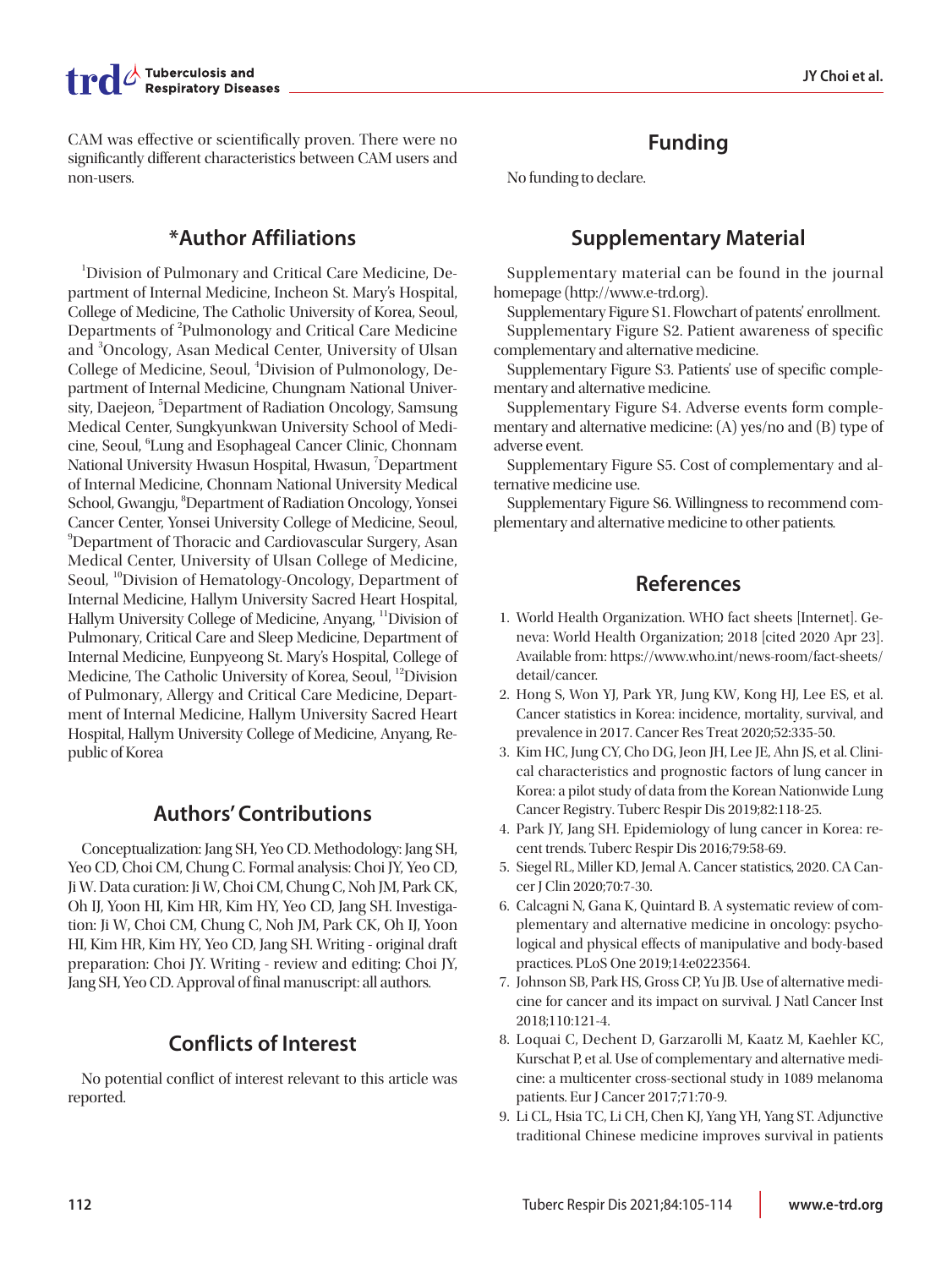with advanced lung adenocarcinoma treated with first-line epidermal growth factor receptor (EGFR) tyrosine kinase inhibitors (TKIs): a nationwide, population-based cohort study. Integr Cancer Ther 2019;18:1534735419827079.

- 10. Shen HS, Wen SH. Effect of early use of Chinese herbal products on mortality rate in patients with lung cancer. J Ethnopharmacol 2018;211:1-8.
- 11. Schad F, Thronicke A, Steele ML, Merkle A, Matthes B, Grah C, et al. Overall survival of stage IV non-small cell lung cancer patients treated with Viscum album L. in addition to chemotherapy, a real-world observational multicenter analysis. PLoS One 2018;13:e0203058.
- 12. Li TM, Yu YH, Tsai FJ, Cheng CF, Wu YC, Ho TJ, et al. Characteristics of Chinese herbal medicine usage and its effect on survival of lung cancer patients in Taiwan. J Ethnopharmacol 2018;213:92-100.
- 13. Johnson SB, Park HS, Gross CP, Yu JB. Complementary medicine, refusal of conventional cancer therapy, and survival among patients with curable cancers. JAMA Oncol 2018;4: 1375-81.
- 14. Molassiotis A, Fernandez-Ortega P, Pud D, Ozden G, Scott JA, Panteli V, et al. Use of complementary and alternative medicine in cancer patients: a European survey. Ann Oncol 2005; 16:655-63.
- 15. Horneber M, Bueschel G, Dennert G, Less D, Ritter E, Zwahlen M. How many cancer patients use complementary and alternative medicine: a systematic review and metaanalysis. Integr Cancer Ther 2012;11:187-203.
- 16. Barnes PM, Bloom B, Nahin RL. Complementary and alternative medicine use among adults and children: United States, 2007. Natl Health Stat Report 2008;(12):1-23.
- 17. Choi CM, Kim HC, Jung CY, Cho DG, Jeon JH, Lee JE, et al. Report of the Korean Association of Lung Cancer Registry (KALC-R), 2014. Cancer Res Treat 2019;51:1400-10.
- 18. Bozza C, Gerratana L, Basile D, Vitale MG, Bartoletti M, Agostinetto E, et al. Use and perception of complementary and alternative medicine among cancer patients: the CAM-EO-PRO study: complementary and alternative medicine in oncology. J Cancer Res Clin Oncol 2018;144:2029-47.
- 19. Kim SH, Shin DW, Nam YS, Kim SY, Yang HK, Cho BL, et al. Expected and perceived efficacy of complementary and alternative medicine: a comparison views of patients with cancer and oncologists. Complement Ther Med 2016;28:29-36.
- 20. James PB, Bah AJ. Awareness, use, attitude and perceived need for Complementary and Alternative Medicine (CAM) education among undergraduate pharmacy students in Sierra Leone: a descriptive cross-sectional survey. BMC Complement Altern Med 2014;14:438.
- 21. Rossanaly Vasram R, Zysman M, Ribeiro Baptista B, Ederle C, Nguyen-Thi PL, Clement-Duchene C, et al. Complementary and alternative medicine use by lung cancer patients. Rev Pneumol Clin 2017;73:172-9.
- 22. Kuo YT, Chang TT, Muo CH, Wu MY, Sun MF, Yeh CC, et al.

Use of Complementary traditional Chinese medicines by adult cancer patients in Taiwan: a nationwide populationbased study. Integr Cancer Ther 2018;17:531-41.

- 23. Verma V, Simone CB 2nd, Werner-Wasik M. Acute and late toxicities of concurrent chemoradiotherapy for locally-advanced non-small cell lng cancer. Cancers (Basel) 2017;9:120.
- 24. Traditional, complementary and integrative medicine [Internet]. Geneva: World Health Organization; 2020 [cited 2020 Apr 28]. Available from: https://www.who.int/health-topics/traditionalcomplementary-and-integrative-medicine#tab=tab\_1.
- 25. Ou J, Zhu X, Lu Y, Zhao C, Zhang H, Wang X, et al. The safety and pharmacokinetics of high dose intravenous ascorbic acid synergy with modulated electrohyperthermia in Chinese patients with stage III-IV non-small cell lung cancer. Eur J Pharm Sci 2017;109:412-8.
- 26. Yeo SG. Definitive radiotherapy with concurrent oncothermia for stage IIIB non-small-cell lung cancer: a case report. Exp Ther Med 2015;10:769-72.
- 27. Klimant E, Wright H, Rubin D, Seely D, Markman M. Intravenous vitamin C in the supportive care of cancer patients: a review and rational approach. Curr Oncol 2018;25:139-48.
- 28. Yoon TJ, Yoo YC, Kang TB, Baek YJ, Huh CS, Song SK, et al. Prophylactic effect of Korean mistletoe (Viscum album coloratum) extract on tumor metastasis is mediated by enhancement of NK cell activity. Int J Immunopharmacol 1998;20: 163-72.
- 29. Bradley GW, Clover A. Apparent response of small cell lung cancer to an extract of mistletoe and homoeopathic treatment. Thorax 1989;44:1047-8.
- 30. Garaci E, Pica F, Matteucci C, Gaziano R, D'Agostini C, Miele MT, et al. Historical review on thymosin alpha1 in oncology: preclinical and clinical experiences. Expert Opin Biol Ther 2015;15 Suppl 1:S31-9.
- 31. Jiang J, Wang X, Tian J, Li L, Lin Q. Thymosin plus cisplatin with vinorelbine or gemcitabine for non-small cell lung cancer: a systematic review and meta-analysis of randomized controlled trials. Thorac Cancer 2011;2:213-20.
- 32. Bae K, Kim E, Kong JS, Kim J, Park SJ, Jun HJ, et al. Integrative cancer treatment may have a survival benefit in patients with lung cancer: a retrospective cohort study from an integrative cancer center in Korea. Medicine (Baltimore) 2019;98:e16048.
- 33. Yoo HS, Kim JM, Jo E, Cho CK, Lee SY, Kang HS, et al. Modified Panax ginseng extract regulates autophagy by AMPK signaling in A549 human lung cancer cells. Oncol Rep 2017;37: 3287-96.
- 34. Jiao L, Dong C, Liu J, Chen Z, Zhang L, Xu J, et al. Effects of Chinese medicine as adjunct medication for adjuvant chemotherapy treatments of non-small cell lung cancer patients. Sci Rep 2017;7:46524.
- 35. Angell M, Kassirer JP. Alternative medicine: the risks of untested and unregulated remedies. N Engl J Med 1998;339:839- 41.
- 36. Bahall M. Prevalence, patterns, and perceived value of com-